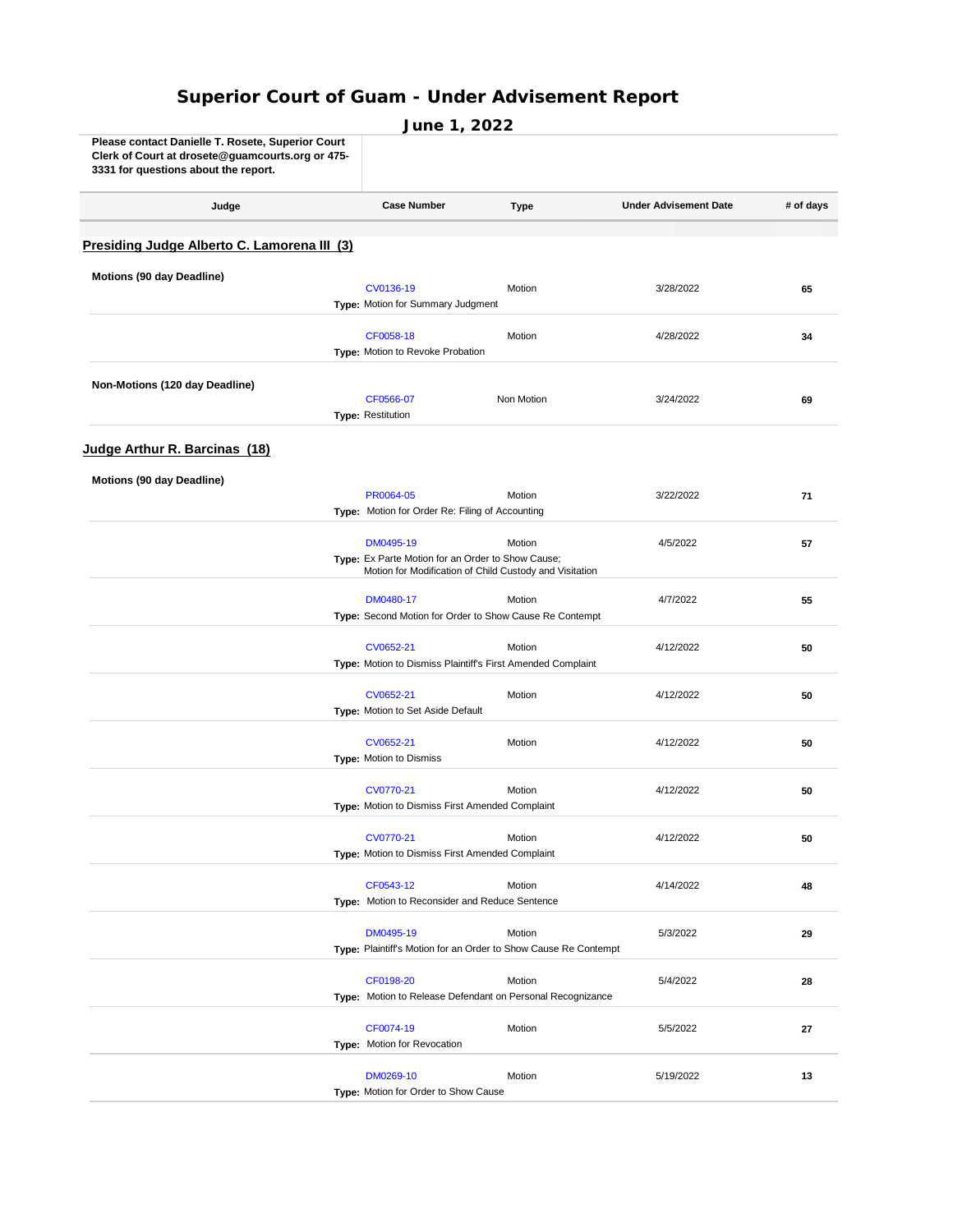|                                   | CF0564-20                                             | Motion                                                                 | 5/24/2022 | 8   |
|-----------------------------------|-------------------------------------------------------|------------------------------------------------------------------------|-----------|-----|
|                                   | Type: People's Motion in Limine                       |                                                                        |           |     |
|                                   | CF0080-20                                             | Motion                                                                 | 5/31/2022 | 1   |
|                                   | Type: Motion to Transfer Jurisdiction to Family Court |                                                                        |           |     |
|                                   |                                                       |                                                                        |           |     |
|                                   | DM0450-20                                             | Motion<br>Type: Motion for an Order to Show Cause; Motion for Contempt | 5/31/2022 | 1   |
|                                   |                                                       |                                                                        |           |     |
| Non-Motions (120 day Deadline)    |                                                       |                                                                        |           |     |
|                                   | CF0564-20                                             | Non Motion                                                             | 4/19/2022 | 43  |
|                                   |                                                       | Type: People's Amended Motion in Limine to Admit Rule 413 Evidence     |           |     |
|                                   | CF0033-19                                             | Non Motion                                                             | 5/5/2022  | 27  |
|                                   | Type: Revocation                                      |                                                                        |           |     |
|                                   |                                                       |                                                                        |           |     |
| <u>Judge Vernon P. Perez (14)</u> |                                                       |                                                                        |           |     |
| Motions (90 day Deadline)         |                                                       |                                                                        |           |     |
|                                   |                                                       |                                                                        |           |     |
|                                   | CV0471-07                                             | Motion                                                                 | 1/18/2022 | 134 |
|                                   | Type: Motion to Substitute Parties                    |                                                                        |           |     |
|                                   | CV0471-07                                             | Motion                                                                 | 1/18/2022 | 134 |
|                                   | <b>Type:</b> Motion for Extension of Time             |                                                                        |           |     |
|                                   |                                                       |                                                                        |           |     |
|                                   | CV0471-07                                             | Motion                                                                 | 1/18/2022 | 134 |
|                                   | <b>Type:</b> Supplemental Substitution Motion         |                                                                        |           |     |
|                                   | CV0471-07                                             | Motion                                                                 | 1/18/2022 | 134 |
|                                   | Type: First Amended Supplemental Substitution Motion  |                                                                        |           |     |
|                                   |                                                       |                                                                        |           |     |
|                                   | CV0471-07<br>Type: Defendant's Motion to Strike       | Motion                                                                 | 1/18/2022 | 134 |
|                                   |                                                       |                                                                        |           |     |
|                                   | CV0471-07                                             | Motion                                                                 | 1/18/2022 | 134 |
|                                   |                                                       | Type: Motion for Leave to File Second Amended Answer and               |           |     |
|                                   | Counterclaims and Third Party Cross-Claims            |                                                                        |           |     |
|                                   | CV0471-07                                             | Motion                                                                 | 1/18/2022 | 134 |
|                                   |                                                       | Type: Defendant's Motion to Strike Supplemental Substitution Motions   |           |     |
|                                   | CF0093-20                                             | Motion                                                                 | 4/14/2022 | 48  |
|                                   | <b>Type: Motion to Dismiss</b>                        |                                                                        |           |     |
|                                   |                                                       |                                                                        |           |     |
|                                   | CF0523-21-01                                          | Motion                                                                 | 4/26/2022 | 36  |
|                                   | Type: Motion in Limine                                |                                                                        |           |     |
|                                   | CF0523-21-01                                          | Motion                                                                 | 4/26/2022 | 36  |
|                                   | Type: Motion in Limine                                |                                                                        |           |     |
|                                   |                                                       |                                                                        |           |     |
|                                   | CF0183-21                                             | Motion                                                                 | 5/11/2022 | 21  |
|                                   | Type: Motion to Suppress                              |                                                                        |           |     |
|                                   | CV1029-17                                             | Motion                                                                 | 5/17/2022 | 15  |
|                                   | Type: Plaintiff's Motion for Summary Judgment         |                                                                        |           |     |
|                                   |                                                       |                                                                        |           |     |
| Non-Motions (120 day Deadline)    |                                                       |                                                                        |           |     |
|                                   | DM0472-18                                             | Non Motion                                                             | 1/31/2022 | 121 |
|                                   |                                                       | Type: Bench Trial - Findings of Fact and Conclusions of Law            |           |     |
|                                   |                                                       |                                                                        |           |     |
|                                   | CV0913-16                                             | Non Motion                                                             | 3/18/2022 | 75  |
|                                   |                                                       | Type: Bench Trial - Findings of Fact and Conclusions of Law            |           |     |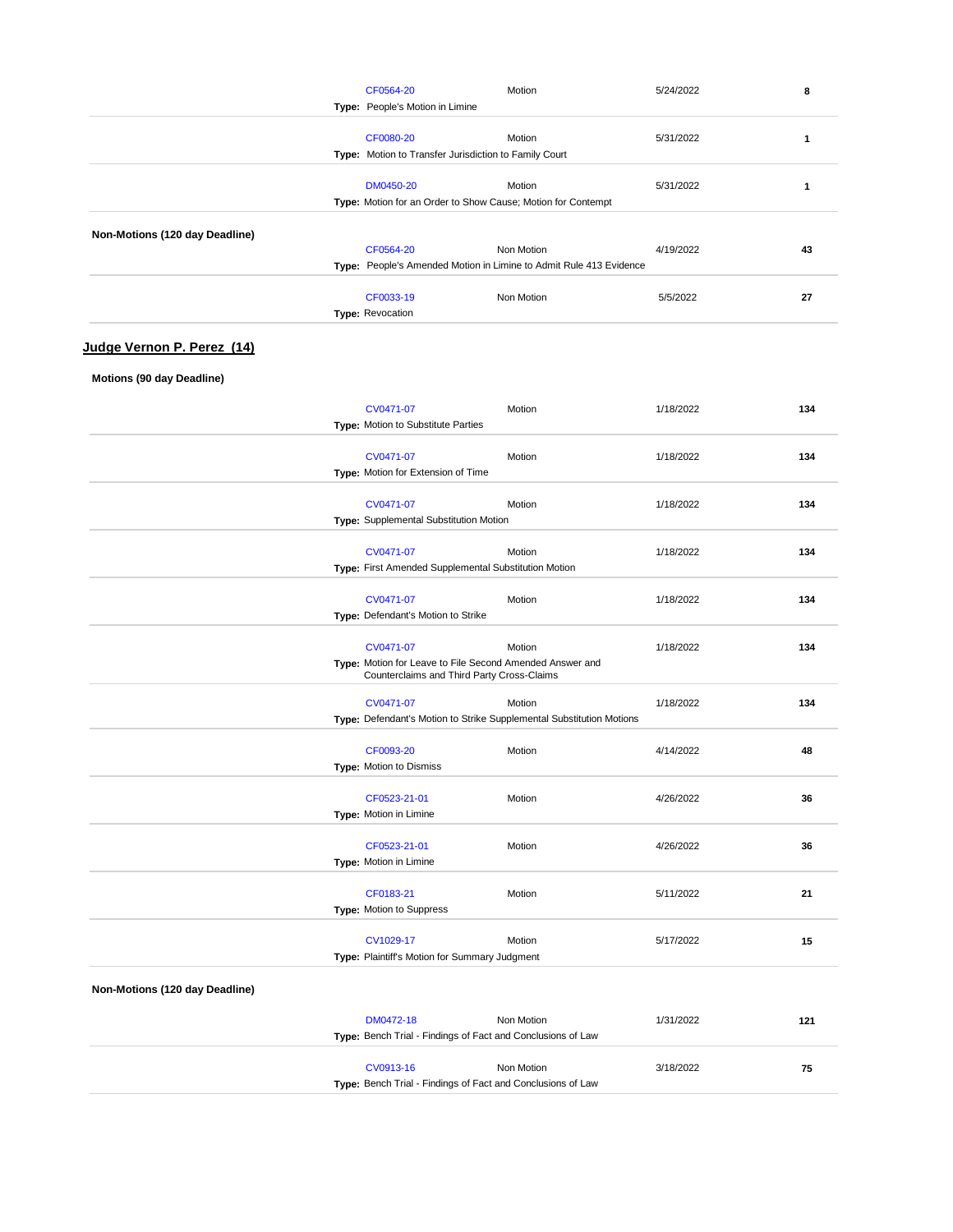## **Judge Maria T. Cenzon (4)**

## **Motions (90 day Deadline)**

|                               | CF0058-21                                      | Motion                                                                  | 3/25/2022 | 68 |
|-------------------------------|------------------------------------------------|-------------------------------------------------------------------------|-----------|----|
|                               | Type: Defendant's Motion to Compel Discovery   |                                                                         |           |    |
|                               | CF0566-21                                      | Motion                                                                  | 4/1/2022  | 61 |
|                               |                                                | Type: Defendant's Motion for Appointment of Independent Psychiatrist    |           |    |
|                               |                                                |                                                                         |           |    |
|                               | PR0051-11                                      | Non Motion                                                              | 4/7/2022  | 55 |
|                               | Type: Petition for Final Distribution          |                                                                         |           |    |
|                               | CF0208-21                                      | Motion                                                                  | 4/21/2022 | 41 |
|                               | Type: Motion for Entry of Deferred Plea        |                                                                         |           |    |
|                               |                                                |                                                                         |           |    |
| <b>No Non-Motions Pending</b> |                                                |                                                                         |           |    |
|                               |                                                |                                                                         |           |    |
| Judge Elyze M. Iriarte (6)    |                                                |                                                                         |           |    |
| Motions (90 day Deadline)     |                                                |                                                                         |           |    |
|                               | CV1198-18                                      | Motion                                                                  | 4/19/2022 | 43 |
|                               | Type: Motion to Stay Proceedings               |                                                                         |           |    |
|                               |                                                |                                                                         |           |    |
|                               | CV0571-21                                      | Motion                                                                  | 5/18/2022 | 14 |
|                               | Type: Motion to Dismiss                        |                                                                         |           |    |
|                               | PR0149-19                                      | Motion                                                                  | 5/25/2022 | 7  |
|                               | Type: Motion for Summary Judgment              |                                                                         |           |    |
|                               |                                                |                                                                         |           |    |
|                               | PR0149-19                                      | Motion                                                                  | 5/25/2022 | 7  |
|                               | Type: Motion for Partial Summary Judgment      |                                                                         |           |    |
|                               | PR0153-20                                      | Motion                                                                  | 5/31/2022 | 1  |
|                               | Type: Motion for Summary Judgment              |                                                                         |           |    |
|                               |                                                |                                                                         |           |    |
|                               | PR0153-20                                      | Motion                                                                  | 5/31/2022 | 1  |
|                               | Type: Cross Motion for Summary Judgment        |                                                                         |           |    |
| <b>No Non-Motions Pending</b> |                                                |                                                                         |           |    |
|                               |                                                |                                                                         |           |    |
| Judge Dana A. Gutierrez (12)  |                                                |                                                                         |           |    |
|                               |                                                |                                                                         |           |    |
| Motions (90 day Deadline)     |                                                |                                                                         |           |    |
|                               |                                                |                                                                         |           |    |
|                               | CV1286-19                                      | Motion<br>Type: Joint Motion for Determination of Good Faith Settlement | 3/14/2022 | 79 |
|                               |                                                |                                                                         |           |    |
|                               | and Dismissal Order                            |                                                                         |           |    |
|                               |                                                |                                                                         |           |    |
|                               | CV0368-20                                      | Motion                                                                  | 3/29/2022 | 64 |
|                               | Type: Motion to Set Aside Default Judgment     |                                                                         |           |    |
|                               |                                                |                                                                         |           |    |
|                               | CV0696-21<br>Type: Motion on Rule 11 Sanctions | Motion                                                                  | 4/4/2022  | 58 |
|                               |                                                |                                                                         |           |    |
|                               | CV0696-21                                      | Motion                                                                  | 4/4/2022  | 58 |
|                               | Type: Motion for Summary Judgment              |                                                                         |           |    |
|                               |                                                |                                                                         |           |    |
|                               | CV0594-21                                      | Motion                                                                  | 4/5/2022  | 54 |
|                               |                                                | Type: Defendant's Motion to Dismiss for lack of Personal Jurisdiction   |           |    |
|                               | CV0310-20                                      | Motion                                                                  | 5/27/2022 | 5  |